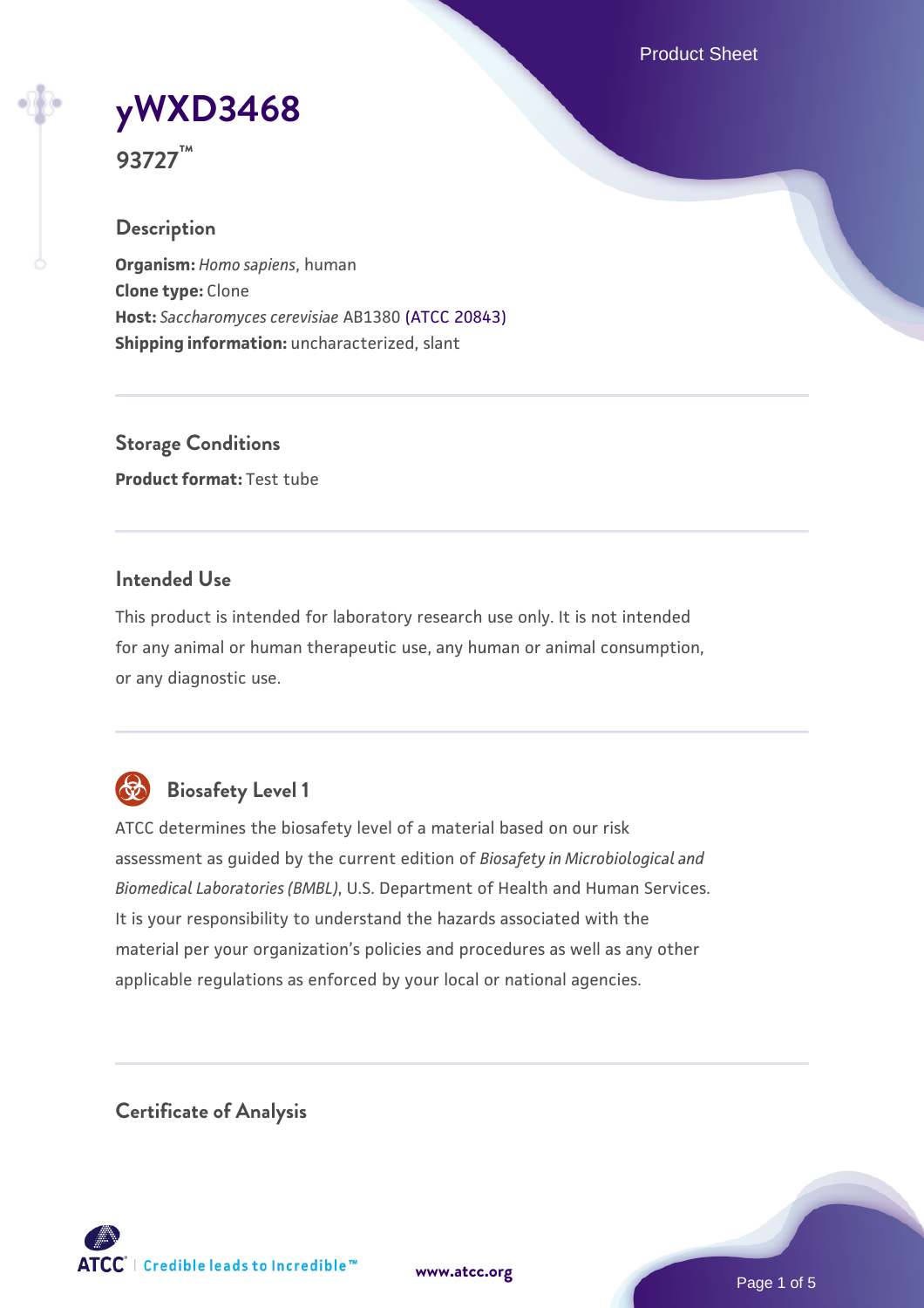#### **[yWXD3468](https://www.atcc.org/products/93727)** Product Sheet **93727**

For batch-specific test results, refer to the applicable certificate of analysis that can be found at www.atcc.org.

## **Insert Information**

**Type of DNA:** genomic **Genome:** Homo sapiens **Chromosome:** X X pter-q27.3 **Gene name:** DNA Segment, single copy **Gene product:** DNA Segment, single copy [DXS3136] **Gene symbol:** DXS3136 **Contains complete coding sequence:** Unknown **Insert end:** EcoRI

## **Vector Information**

**Construct size (kb):** 150.0 **Intact vector size:** 11.454 **Vector name:** pYAC4 **Type of vector:** YAC **Host range:** *Saccharomyces cerevisiae*; *Escherichia coli* **Vector information:** other: telomere, 3548-4235 other: telomere, 6012-6699 Cross references: DNA Seq. Acc.: U01086 **Cloning sites:** EcoRI **Markers:** SUP4; HIS3; ampR; URA3; TRP1 **Replicon:** pMB1, 7186-7186; ARS1, 9632-10376

# **Growth Conditions**

**Medium:** 



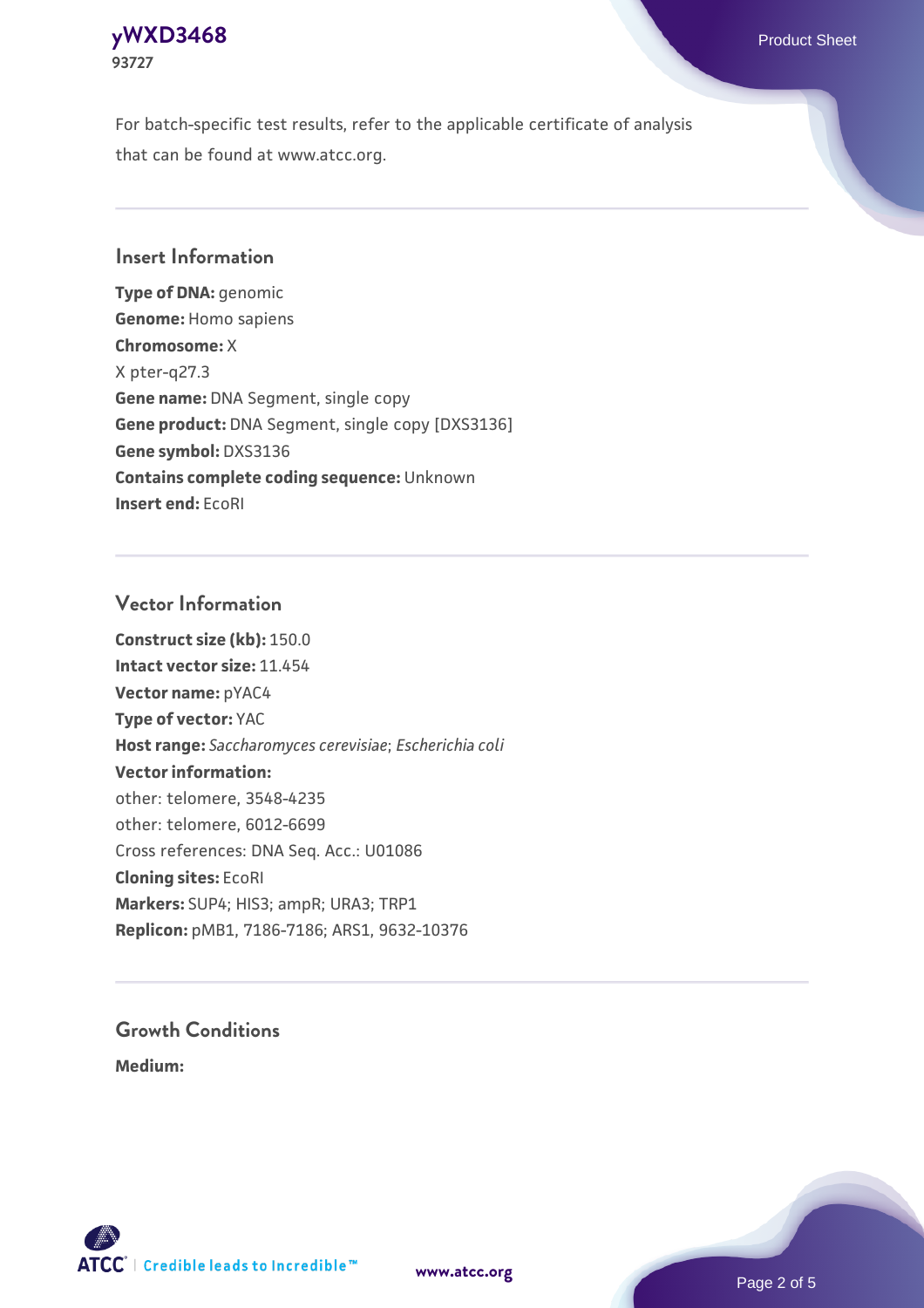#### **[yWXD3468](https://www.atcc.org/products/93727)** Product Sheet **93727**

[ATCC Medium 1245: YEPD](https://www.atcc.org/-/media/product-assets/documents/microbial-media-formulations/1/2/4/5/atcc-medium-1245.pdf?rev=705ca55d1b6f490a808a965d5c072196) **Temperature:** 30°C

#### **Notes**

More information may be available from ATCC (http://www.atcc.org or 703- 365-2620).

# **Material Citation**

If use of this material results in a scientific publication, please cite the material in the following manner: yWXD3468 (ATCC 93727)

# **References**

References and other information relating to this material are available at www.atcc.org.

# **Warranty**

The product is provided 'AS IS' and the viability of ATCC® products is warranted for 30 days from the date of shipment, provided that the customer has stored and handled the product according to the information included on the product information sheet, website, and Certificate of Analysis. For living cultures, ATCC lists the media formulation and reagents that have been found to be effective for the product. While other unspecified media and reagents may also produce satisfactory results, a change in the ATCC and/or depositor-recommended protocols may affect the recovery, growth, and/or function of the product. If an alternative medium formulation or reagent is used, the ATCC warranty for viability is no longer



**[www.atcc.org](http://www.atcc.org)**

Page 3 of 5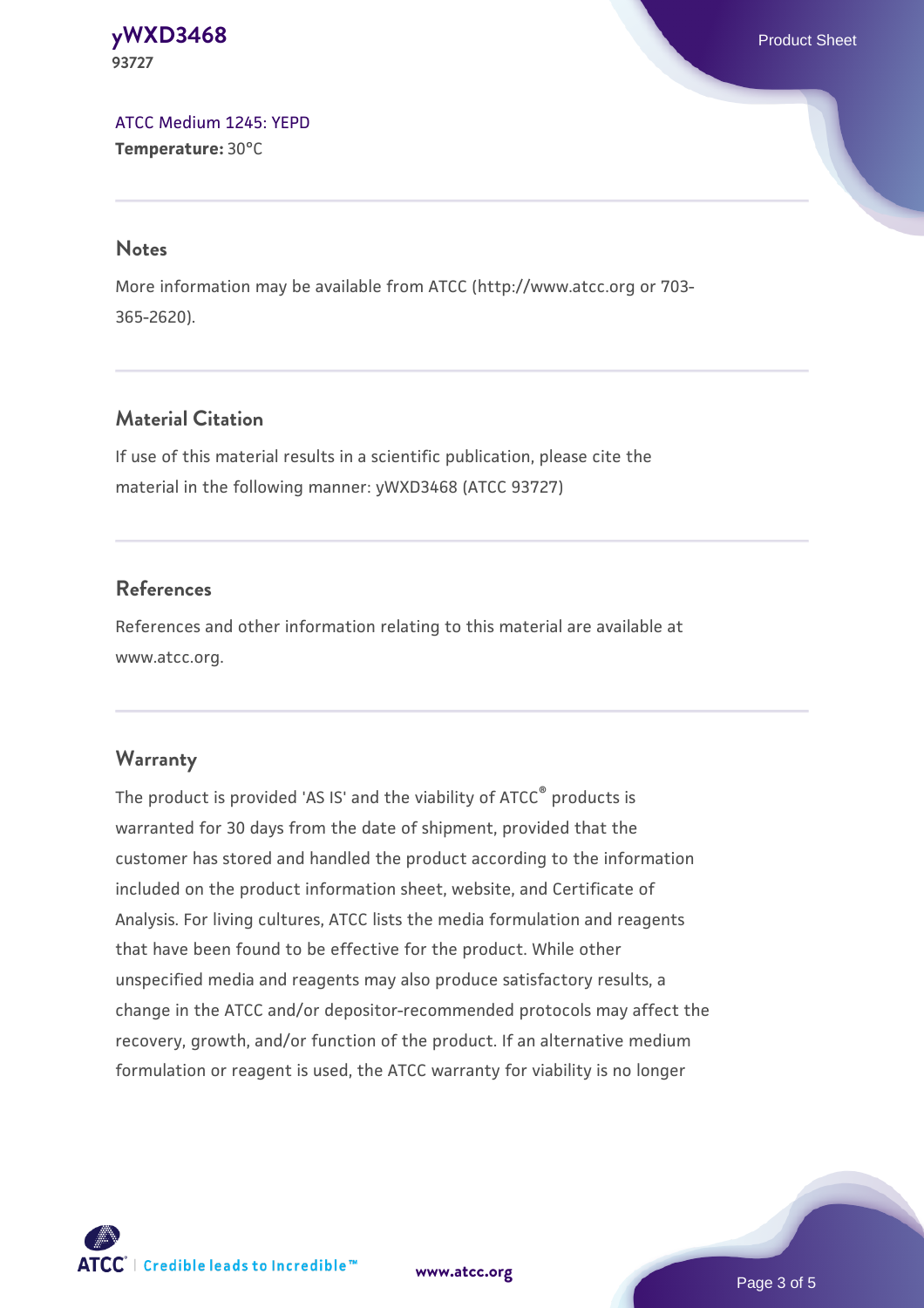**93727**

**[yWXD3468](https://www.atcc.org/products/93727)** Product Sheet

valid. Except as expressly set forth herein, no other warranties of any kind are provided, express or implied, including, but not limited to, any implied warranties of merchantability, fitness for a particular purpose, manufacture according to cGMP standards, typicality, safety, accuracy, and/or noninfringement.

#### **Disclaimers**

This product is intended for laboratory research use only. It is not intended for any animal or human therapeutic use, any human or animal consumption, or any diagnostic use. Any proposed commercial use is prohibited without a license from ATCC.

While ATCC uses reasonable efforts to include accurate and up-to-date information on this product sheet, ATCC makes no warranties or representations as to its accuracy. Citations from scientific literature and patents are provided for informational purposes only. ATCC does not warrant that such information has been confirmed to be accurate or complete and the customer bears the sole responsibility of confirming the accuracy and completeness of any such information.

This product is sent on the condition that the customer is responsible for and assumes all risk and responsibility in connection with the receipt, handling, storage, disposal, and use of the ATCC product including without limitation taking all appropriate safety and handling precautions to minimize health or environmental risk. As a condition of receiving the material, the customer agrees that any activity undertaken with the ATCC product and any progeny or modifications will be conducted in compliance with all applicable laws, regulations, and guidelines. This product is provided 'AS IS' with no representations or warranties whatsoever except as expressly set forth herein and in no event shall ATCC, its parents, subsidiaries, directors, officers, agents, employees, assigns, successors, and affiliates be liable for indirect, special, incidental, or consequential damages of any kind in connection with or arising out of the customer's use of the product. While reasonable effort is made to ensure authenticity and reliability of materials on deposit, ATCC is not liable for damages arising from the misidentification or



**[www.atcc.org](http://www.atcc.org)**

Page 4 of 5